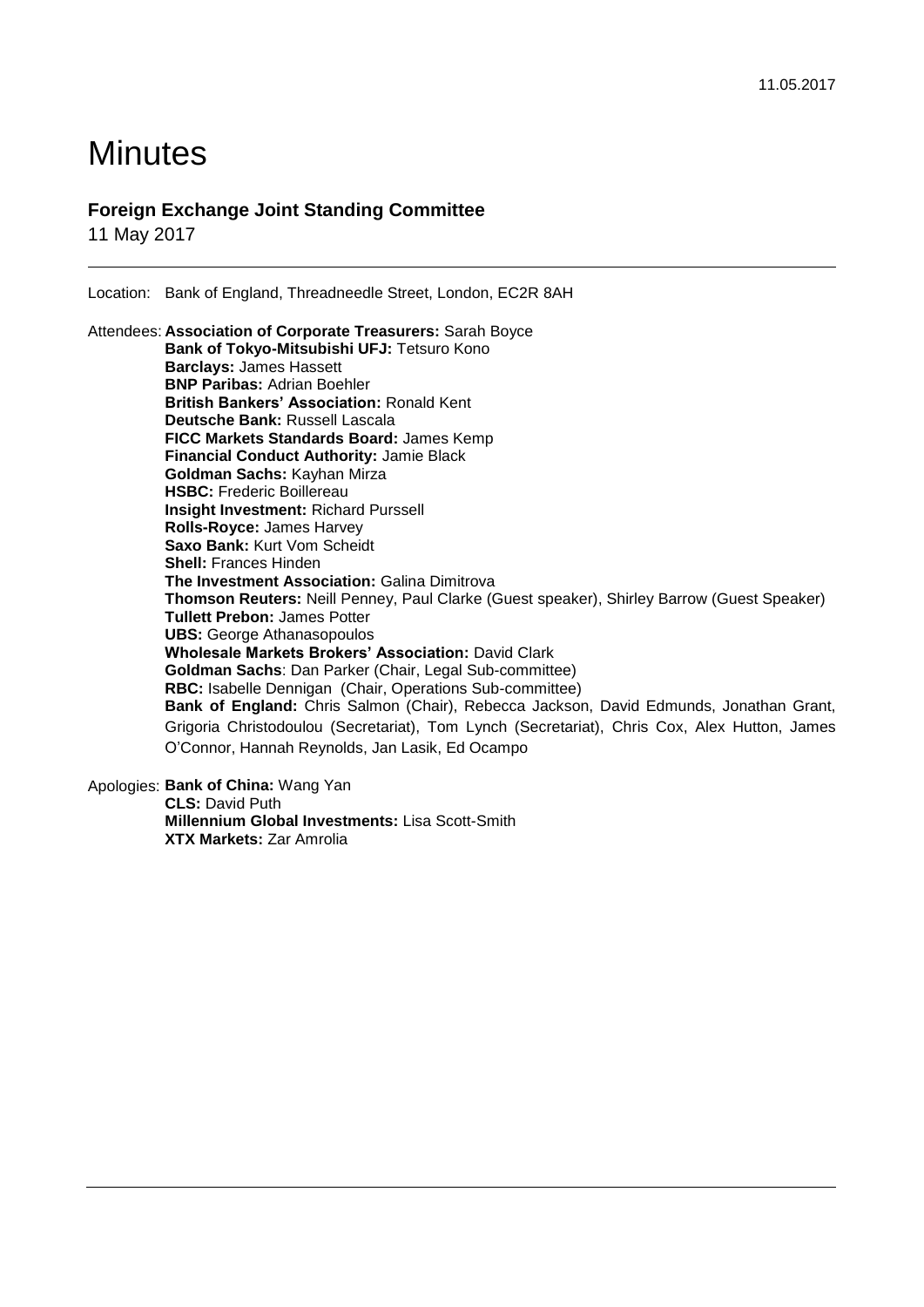#### **Minute Action owner and due date**

## **Minute**

**no.**

#### 1. **Welcome and apologies**

Apologies were received from Wang Yan, David Puth, Lisa Scott-Smith and Zar Amrolia. The Chair welcomed guest speakers Paul Clarke and Shirley Barrow (Thomson Reuters).

Ahead of the second agenda item the Chair reminded the committee of David Clark's (Wholesale Markets Brokers' Association) role on the Board of Thomson Reuters Benchmark Services Limited which administers the World Markets (WM) fixing, and his role as chair of the WM Oversight Committee.

#### 2. **WM/R fixing update by Thomson Reuters**

Neill Penney, Paul Clarke and Shirley Barrow (Thomson Reuters) provided an update on WM/R benchmark fixings. They presented an overview of recent changes to their governance model underpinning the fixing process, and followed with some observations on trading activity in and around the fixing window, with a focus on changes since the move to a 5-minute window (from 1-minute) for the 4pm fixing.

#### 3. **Minutes of 13 March 2017 meeting and matters arising**

The minutes of the March 2017 meeting were agreed. There were no matters arising.

#### 4. **FX Market Developments – innovation and industry initiatives**

James O'Connor (Bank of England) opened a discussion on recently observed industry initiatives and innovations. The committee discussed various topics including the influence of algorithmic trading, and an increasing focus on Transaction Cost Analysis.

#### 5. **Financial Conduct Authority Update**

Jamie Black (Financial Conduct Authority) informed the committee that the FCA's Mission was published on 5 May 2017. The full statement can be found on the FCA's [website.](https://www.fca.org.uk/publications/corporate-documents/our-mission) Jamie Black highlighted that the report covered their approach to unregulated activities.

#### 6. **Updates from sub-committees**

#### *Operations Sub-Committee*

Isabelle Dennigan (Chair of Operations Sub-Committee) provided an overview of the work being undertaken by the sub-committee. The Operations Sub-Committee met on 3 May 2017 and received two presentations: (i) on the 7 October 'flash event' during which sterling depreciated by around 9% versus the USD in early Asian trading; and (ii) an industry update from CLS, including products currently under development.

The implementation of MiFID II has been a key focus for the Operations Sub-Committee, discussing the operational, structural and client reporting implication for institutions. Isabelle Dennigan also noted the Operations Sub-Committee will be reviewing membership shortly.

#### *Legal Sub-Committee*

Dan Parker (Chair of Legal Sub-Committee) provided an overview of work being undertaken by the sub-committee. The Legal Sub-Committee met on 20 April 2017 and also received a presentation on the 7 October 'flash event'.

Dan Parker noted that among the topics the Legal Sub-Committee would be focusing on this year were MiFID II and Britain's withdrawal from the European Union. The Legal Sub-Committee is also undertaking a membership review.